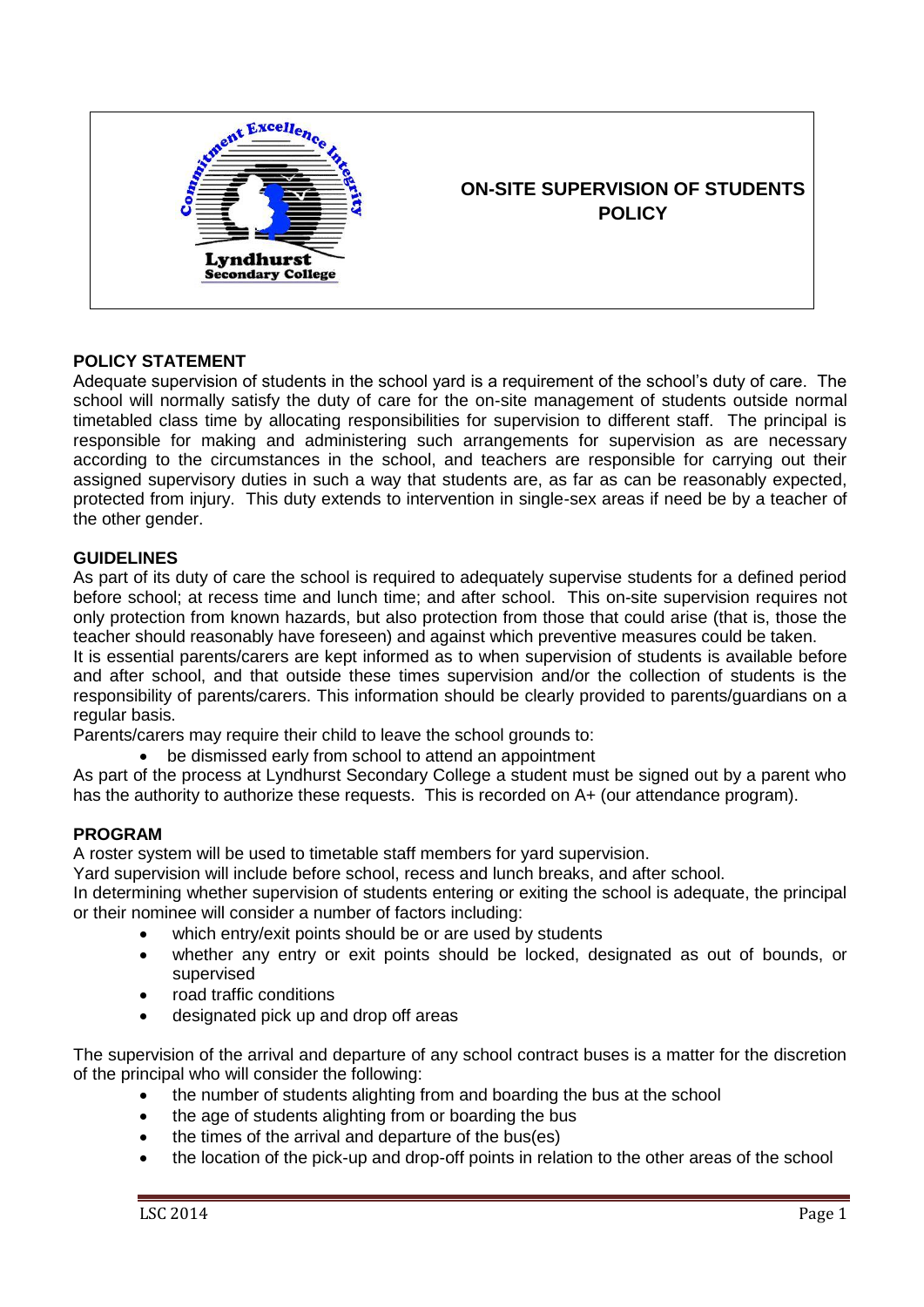whether supervision is required to protect students on the bus, or from unruly student behaviour when boarding or alighting from the bus

The supervision of the arrival and departure of any students on public transport is a matter for the discretion of the principal who will consider whether supervision is required to protect students on the bus, or from unruly student behaviour when boarding or alighting from the bus.

Parents/carers are discouraged from sending their children to school before the designated supervision time in the morning. Parents/carers are encouraged to pick up their child by the end of the designated end of day supervision period. Parents will also be informed via the school's newsletter the times when staff members will be rostered to undertake yard supervision before and after school each day.

The school must receive permission from a parent/carer before the school will authorise a student to be dismissed to:

to attend an appointment during school day

Students must be signed out of the school if departing prior to dismissal time. A record of early departures is to be kept in the Administration Office and completed for all students departing the school early. An exception to this is the year 12 students, who are able to sign out at the sub-school office when their teacher is absent and are leaving early.

**Note:** When a student departs from the school (following initial attendance) without authorisation, the parent/guardian will be informed as soon as the school becomes aware of the departure.

# **LINKS AND APPENDICES (including processes related to this policy)**

Links which are connected with this policy are: **[DEECD Student Supervision Policy](http://www.education.vic.gov.au/school/principals/spag/safety/Pages/supervision.aspx#mainContent)** 

Appendices which are connected with this policy are:

Appendix A: On-Site Supervision of Students Procedures

# **EVALUATION**

This policy will be reviewed annually or more often if necessary due to changes in regulations or circumstances.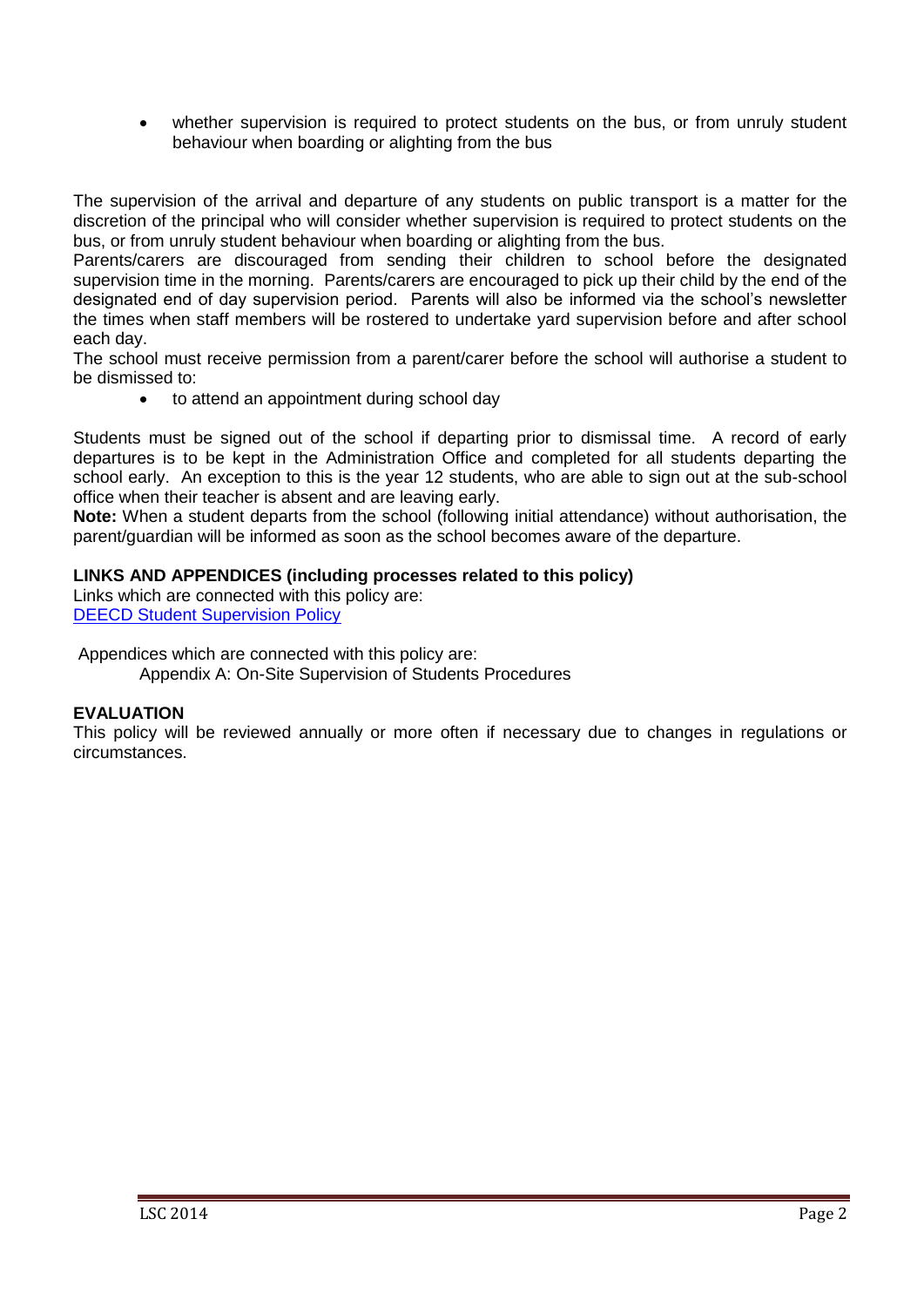# **Appendix A**

#### **On-Site Supervision of Students Procedures Introduction**

The processes outlined below provide adequate and appropriate supervision of students in the school yard so the school fulfills its duty care to its students in terms of on-site supervision.

#### **Supervision before and after school**

The school will provide staff supervision for students arriving before school between 8.30am and 8:50am.

The school will provide staff supervision for students after school between 3.00pm and 3.20 pm for Areas 2 & 4 (see attached map) and from 3:00 pm to 3:40 on Bus Duty (Areas 1 and YDB)

This information is provided to parents/guardians on a regular basis via the school newsletter. Outside of these times the supervision and/or the collection of students is the responsibility of parents/guardians.

Sufficient teachers will be allocated by the school principal or their nominee to supervise students during these periods

Should a teacher be called away to other duties alternate supervision arrangements will be put in place in consultation with the principal or their nominee.

#### **Supervision at recesses and lunch time**

Students are required to be adequately supervised during recesses and lunch times. In order to ensure that students are adequately supervised, a 'Yard Duty Roster' will be created each term allocating teachers to supervise students in defined areas of the school grounds during these times. Details of the roster are communicated to teachers at staff meetings, on their timetable and via the staff noticeboard.

#### **Unauthorised student departure from school**

When a student departs from the school (following initial attendance) without authorisation, the parent/guardian will be informed upon the school being aware of their departure..

Where there is reasonable concern for the student's safety or the safety of others, immediate contact will also be made with the police and the Department's Emergency and Security Management Branch, telephone 9589 6266 (24 hour service).

### **Early departure of students prior to dismissal time**

Students must be signed out of the school if departing prior to dismissal time. A record of early departures is to be kept in the Administration Office and completed for all students departing the school early. Details will include the student's name, Home Group, the time of departure and the name of the person collecting the student.

- No parents/carers are permitted to take students directly from the classroom.
- Students can only be collected by a responsible person 16 years and over who is authorized
- No students will be sent home on their own out side of normal dismissal time, without their parents/carers permission.